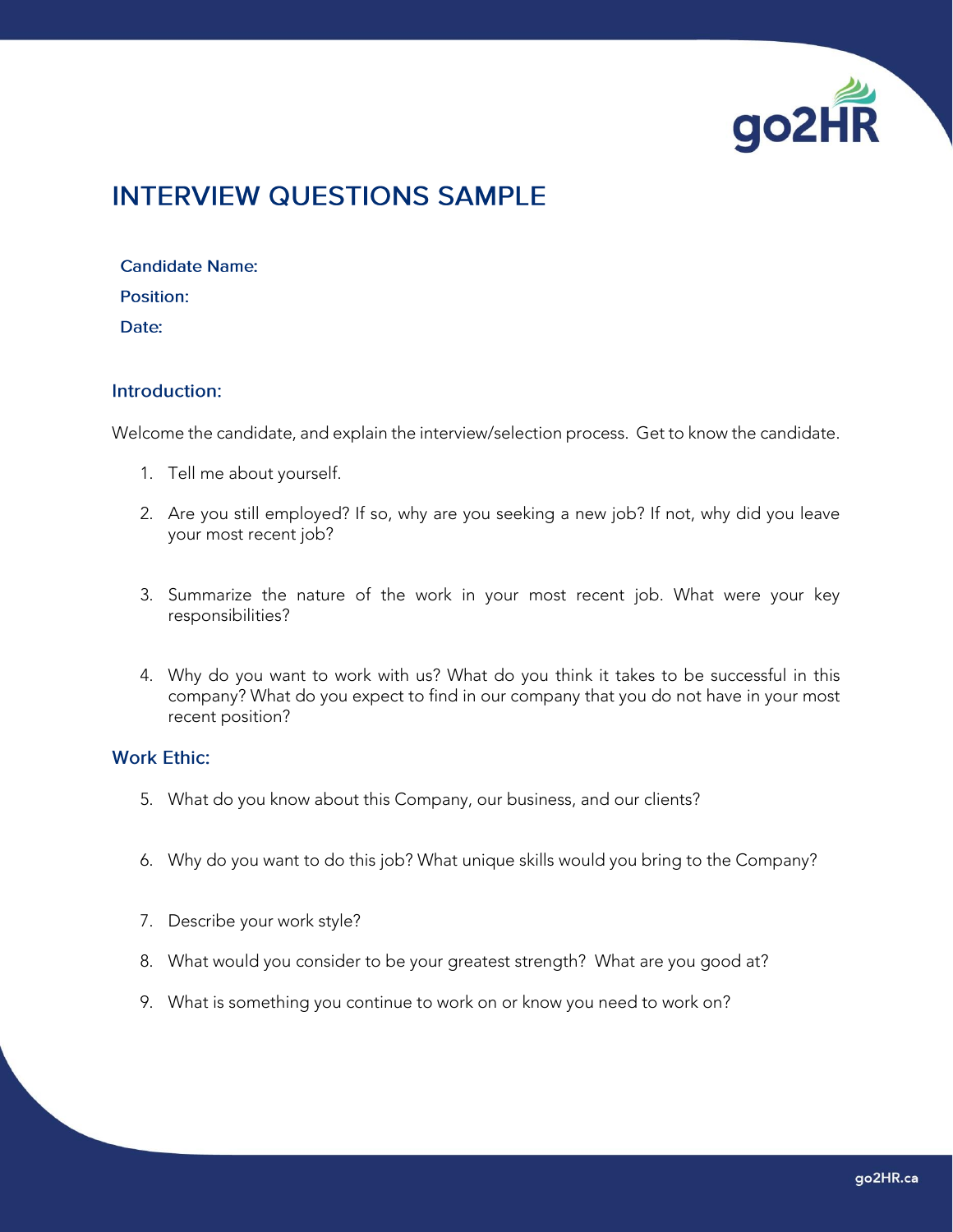

## **Responding to Pressure:**

- 10. Tell me about a time when you handled an emergency or high-pressured situation? What happened?
- 11. Can you give me an example of how you resolved a problem without any rules or guidelines to assist you.
- 12. Tell me about a time when your manager wasn't available, and you had to make a decision on your own. What happened?

## **Self-Motivation:**

- 13. Tell me about a project that was implemented or carried out successfully because of your efforts where you had little or no direction. What did you do? What were the results? How did others recognize your contributions?
- 14. Describe a key accomplishment that you are most proud of.
- 15. Where do you see yourself five years from now? Do you have any long-term goals? How are you preparing now to achieve your future goals?

### **Interpersonal Skills:**

- 16. Tell me about a time when it was particularly difficult for you to get someone to agree with you. What was the situation? What made persuasion difficult? What did you do? What was the result?
- 17. Describe a situation in which your work was criticized. How did you react? What was the result?
- 18. Tell me about a confrontation that you had with a co-worker. What caused the confrontation? What happened?

### Teamwork:

- 19. What part do you play on your current team?
- 20. Tell me about a successful team you were a member of. Why was the team successful?
- 21. What do you look for in a Manager/Leader?